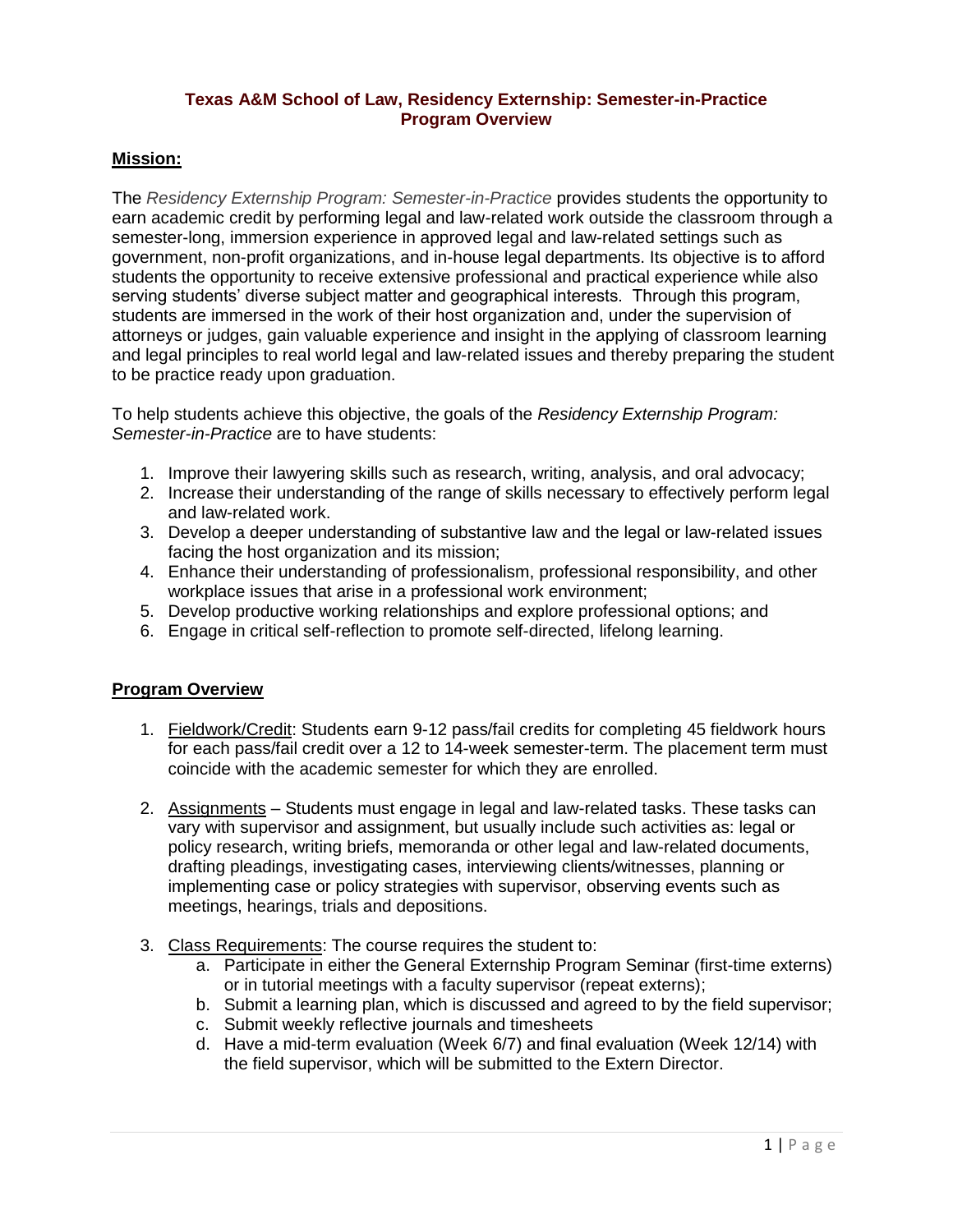- 4. Compensation Students may NOT receive compensation for work performed at their placement at any time during the semester the student is enrolled in the Program. This includes stipends and fellowship funds. Students may be reimbursed for reasonable out-of-pocket expenses which they would not have otherwise incurred except for undertaking the externship. Approval for reimbursement of expenses must be approved by the school.
- 5. Site-Visit: The school will conduct a mid-term visit with the field placement either through an in-person visit or video-conference meeting.
- 6. Communication: The school will maintain contact with the field supervisor and student throughout the semester. Communications will be either through email or telephonic correspondence.
- 7. Contact: The school will be accessible to support the student and field supervisor to ensure the learning and working experience is the best it can be. Any questions, concerns can be communicated to:

Cecily A. Becker, J.D. Director, Externship Program Texas A&M University School of Law 1515 Commerce Street, Fort Worth, Texas 76102 **817-212-4058** or **cbecker@law.tamu.edu**.

## **Student Requirements & Expectations**:

- 1. Pre-Requisite Requirements: To be eligible to participate, students must satisfy the following criteria:
	- a. Have completed at least 45 credits hours;
	- b. Have a minimum GPA of 3.0;
	- c. Have completed Professional Responsibility; and
	- d. Be in good standing with no honor code violations.
- 2. In order to receive the fieldwork credit, students must complete all the work requirements established by the field supervisor, and conduct themselves in a professional manner at all times. Students also must satisfactorily complete the classroom requirements which includes participating in the class or faculty supervisor meetings, and timely submitting all forms such as the: *Externship Agreement*, learning plan, and mid-term and final evaluations.
- 3. Schedule: Students set their schedule in consultation with their field supervisor. Students cannot end their externships before the agreed end date without prior approval from the Extern Director.

# **Field Supervisor Responsibilities**

Field supervisors serve as mentors and are asked to teach students the legal and professional skills necessary to be successful and practice ready. Field supervisors should provide students with opportunities to develop these skills and gain real life experience. To achieve these ends, we've established the following basic responsibilities for field supervisors: